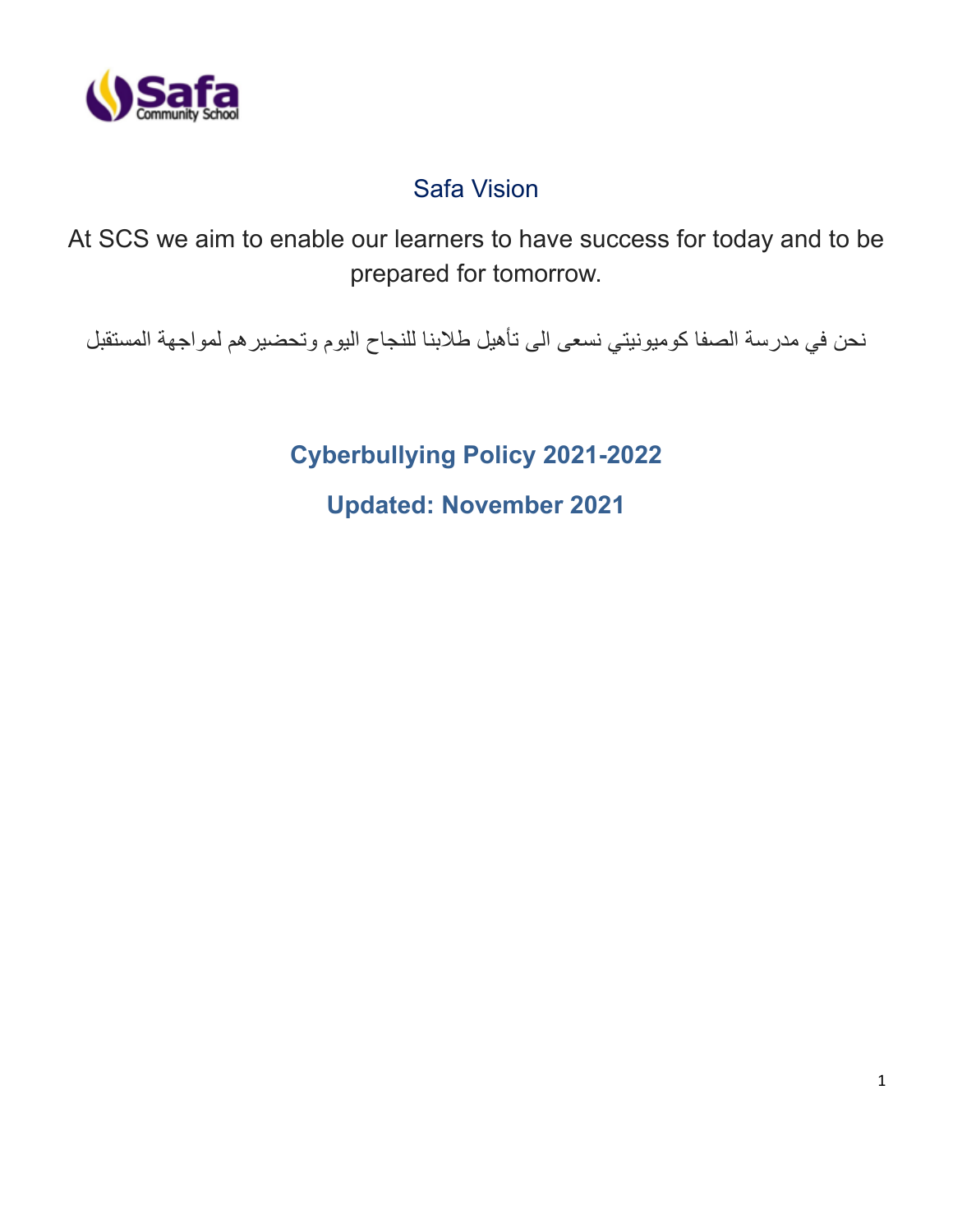

**Cyberbullying Policy 2021 - 2022**

# **Safa Community School**

# **Contents**

| 1.  | <b>Rationale</b>                              | 3                       |
|-----|-----------------------------------------------|-------------------------|
| 2.  | <b>Aims</b>                                   | $\mathbf{3}$            |
| 3.  | <b>Definition of Cyberbullying</b>            | $\mathbf{3}$            |
| 4.  | <b>Prevention of Cyberbullying</b>            | $\overline{4}$          |
|     | <b>Digital Learner Framework</b><br>4.1.      | $\overline{\mathbf{4}}$ |
| 5.  | <b>Support</b>                                | 4                       |
| 6.  | <b>Monitoring, Roles and Responsibilities</b> | 5                       |
| 7.  | <b>Reference Documents</b>                    | 5                       |
| 8.  | <b>Regulatory References</b>                  | 5                       |
| 9.  | <b>Monitoring and Evaluating</b>              | 6                       |
| 10. | <b>Useful websites on Cyberbullying</b>       | 6                       |
|     |                                               |                         |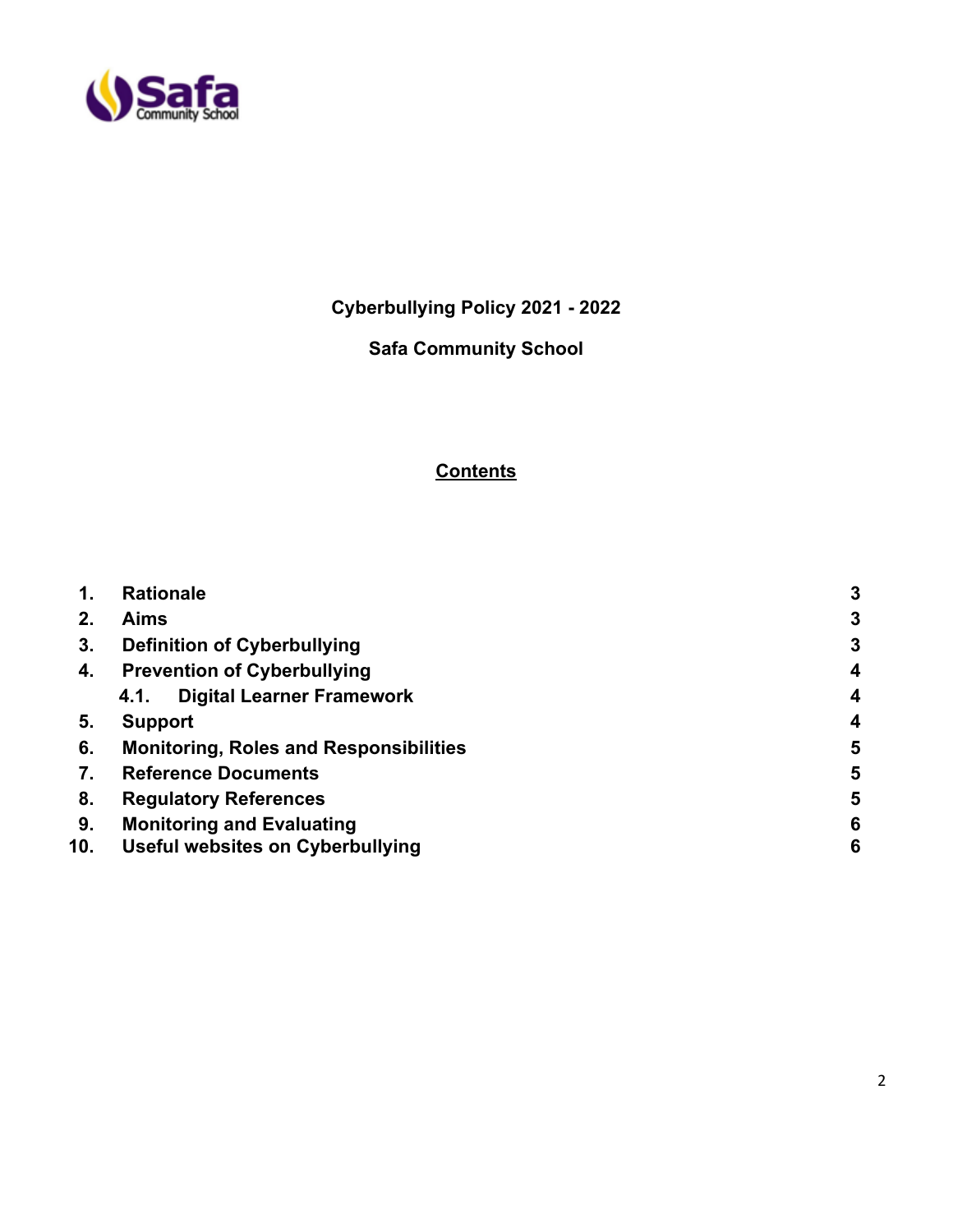

### **1.0 Rationale**

As a school, we recognise that technology plays an important and positive role in everyone's lives, both educationally and socially. We believe that everyone in the school community has the right to learn and teach in a supportive, respectful and caring environment without fear of being bullied.

#### **2.0 Aims**

We are committed to helping all members of the school community to understand both the benefits and the risks, and to equip children with the knowledge and skills to be able to use technology safely and responsibly. This policy aims to ensure that:

- 1. Pupils, staff and parents know about cyberbullying and the consequences.
- 2. We have the knowledge, policies and procedures to prevent and, if necessary, to deal with cyberbullying within school or the school community.
- 3. We monitor the effectiveness of our procedures.

# **3.0 Definition of Bullying**

What is cyber bullying?

- Cyber bullying includes sending or posting harmful or upsetting text, images or messages using the internet, social media, phones or other digital technology.
- It can take many forms, but can go even further than face to face bullying by invading home and personal space and can target one or more people.
- It can include threats, intimidation, harassment, defamation, exclusion or peer rejection, impersonation and unauthorised publication of private information or images.

Cyber bullying can be carried out in many ways, including:

- Threatening, intimidating or upsetting emails, text or images.
- Threatening or embarrassing pictures, video clips or text.
- Silent or abusive phone calls or using the victim's phone to harass others, making them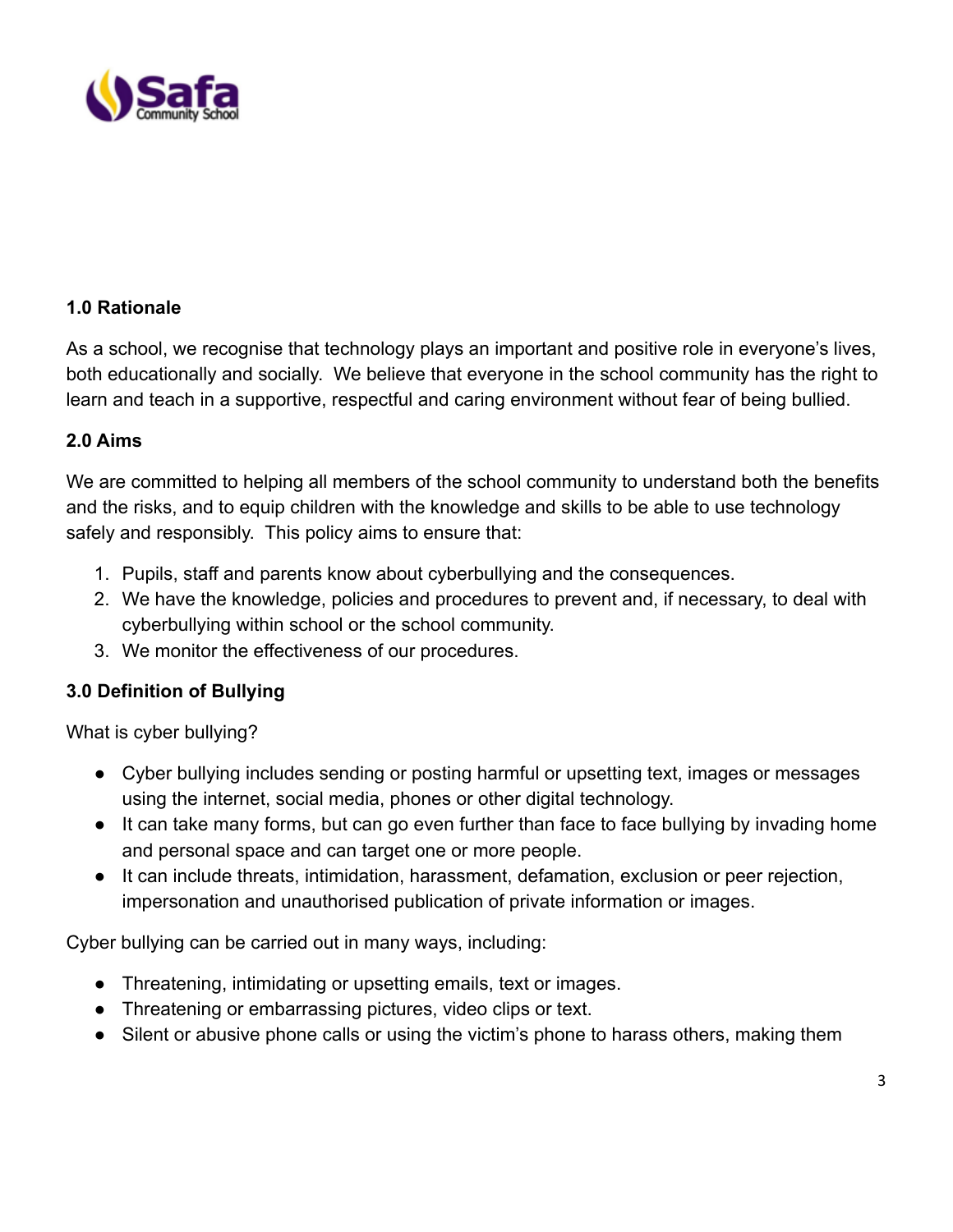

think the victim is responsible.

● Unpleasant messages or responses.

In some cases, these types of bullying or defamation can be a criminal offense.

# **4.0 Prevention of Cyberbullying**

At Safa Community School, we have clear prevention strategies including:

- Dedicated members of staff oversee the practices and procedures outlined in this policy and monitor their effectiveness.
- CPD by National Online Safety who specialise in the prevention of Cyberbullying.
- Identification of signs of cyberbullying will be shared with staff.
- Pupils will be informed and taught about the risks and internet safety through our digital curriculum lesson, digital safety framework and pastoral activities.
- Child Protection training by dedicated members of staff will include cyber bullying identification and what to do.
- Positive use of digital technology will be promoted throughout the school and reviewed and monitored by the Digital Curriculum Leaders.
- Partnerships between home and school to encourage clear communication.

# **4.1 Digital Leader Framework and BYOD Contract**

At Safa Community School all staff and students follow a Digital Learner Framework which runs community wide, this is also shared with parents to ensure the children are receiving the same information at home as they are at school.

This framework is built around the importance of a positive digital life and how we can prevent, educate and stop cyberbullying within our community. Children are also provided with a BYOD contract at the beginning of Year 5 and Year 6. This clearly states the expectations of what it means to be a Safa Digital Citizen, whilst also outlining potential consequences. Please click the hyperlink to view the [SCS Digital Safety Framework](https://drive.google.com/file/d/1wMUOv9VVNsbFoSMhOFAOolb9zMEJ64LB/view?usp=sharing) and [BYOD Contract.](https://docs.google.com/document/d/1RdoKcLMXKJQVjxzto7wzdNRQ4nLW7l2ZMFZQLXX6-vE/edit)

#### **5.0 Support**

If an incident of cyberbullying is reported by a pupil, staff member or parent, it will be investigated by a member of the Pastoral Team. This will involve: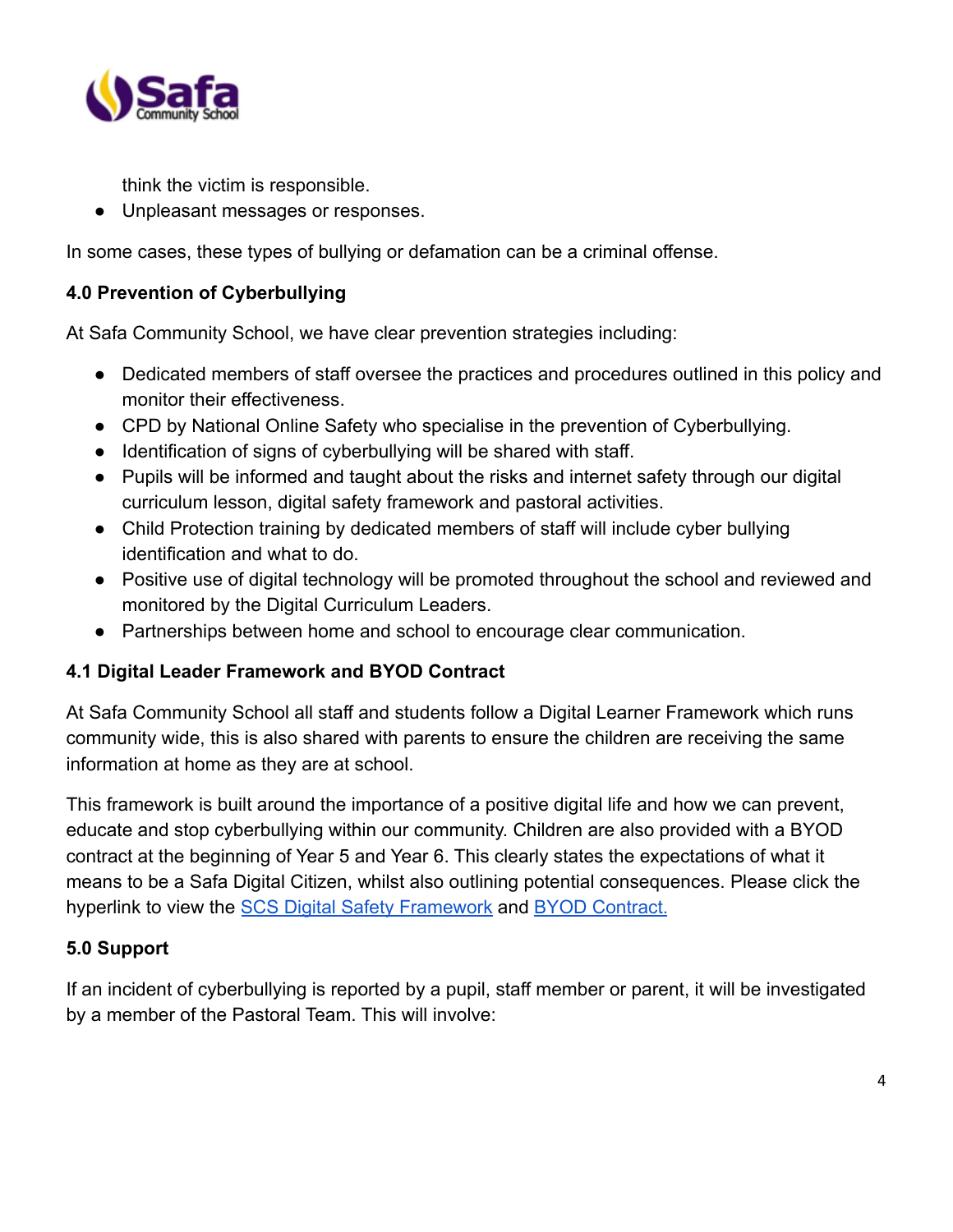

- Review of evidence and advice to preserve it, for example saving or printing of messages.
- Investigation to identify the perpetrator by looking at the media, sites and discussions with any witnesses.
- Requesting a pupil to reveal digital technology content. Staff do not have the authority to search the contents of a device.
- Reporting incidents of cyber bullying to the Head Teacher who will take the necessary action in taking this further.

As with any form of bullying, support for the individuals will be dependent on the circumstances. Emotional support via the Pastoral Team and/or referral to the School Counsellor will be provided as required.

Due to the nature of the COVID-19, students have broadened their use of digital tools and online learning. Both in school and Distance Learning students, will regularly receive Pastoral check ins to monitor their social and emotional wellbeing.

# **6.0 Monitoring, Roles and Responsibilities**

Children and members of staff will report any incidents of cyberbullying to the appropriate member of the pastoral team. The member of staff will then:

- Investigate and gather the required information or evidence
- Discuss incidents with any or all of the students involved
- Meet with parents to feedback information and next steps in moving forward
- Use the restorative justice system and make any required referrals

#### **7.0 Reference Documents**

Other policies supporting this document include:

- Pastoral Policy
- Anti-bullying Bullying Policy
- E-Safety Policy
- SCS Digital Learning Policy
- BYOD Policy

#### **8.0 Regulatory References**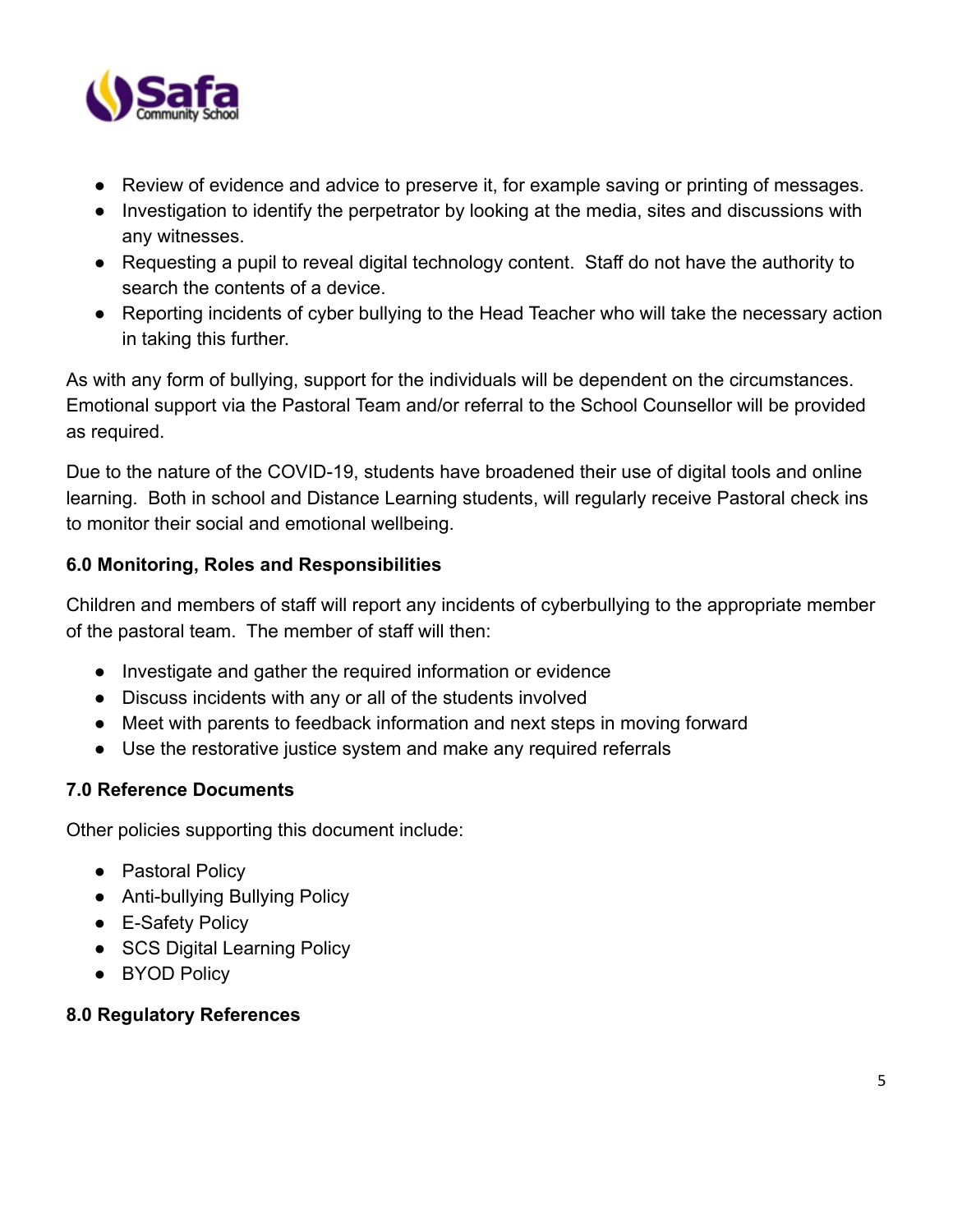

The Federal Law No. 5 2012, was issued by the President his Highness Sheikh Khalifa Bin Zayed Al Nayhan and is commonly known as the 'Cyber Crimes Law'. It is the Cyber Crimes Law that provides the most practical recourse for victims of crimes involving technology.

Article 20 deals with slander: any person who insults a third party or has attributed to him an incident that may make him subject to punishment or contempt by a third party by using an Information Network or an Information Technology Tool shall be punished by imprisonment and a fine not less than (AED 250,000) and not exceeding (AED 500,000) or *by any of these punishments.*

Article 16 of the Cyber Crimes Law states that a perpetrator of an action that could be considered to be extortion *shall* be punished by imprisonment for a period of two years at most and a fine not less than AED 250,000 and not in excess *of AED 500,000, or either of these two penalties*. Accordingly, threatening to bully someone unless money is received may lead to severe penalties – the act of bullying does not have to eventuate, it can simply be threatened. If the extortioner uses the threat of bullying (eg; "I'll tell everyone that you…") in order to extract money or something of value from the victim, they may be found guilty under this law.

Article 15 of the New Cyber Crimes Law also states that it is an offence for persons to intentionally and without permission capture and/or intercept communications online.

#### **9. Monitoring and Evaluating:**

The school has a committee, board, senior leadership team and designated Cyberbullying person who regularly monitor Cyberbullying in their areas of responsibility. All concerns are reported via the appropriate procedures.

#### **10. Useful website on cyber bullying**

UAE Government Website on Cyber Crime [https://www.government.ae/en/information-and-services/justice-safety-and-the-law/cyber-safety-an](https://www.government.ae/en/information-and-services/justice-safety-and-the-law/cyber-safety-and-digital-security) [d-digital-security](https://www.government.ae/en/information-and-services/justice-safety-and-the-law/cyber-safety-and-digital-security)

Beat the Cyberbully <https://beatthecyberbully.ae/>

Think u Know <https://www.thinkuknow.co.uk/>

Cybersmile Foundation <https://www.cybersmile.org/>